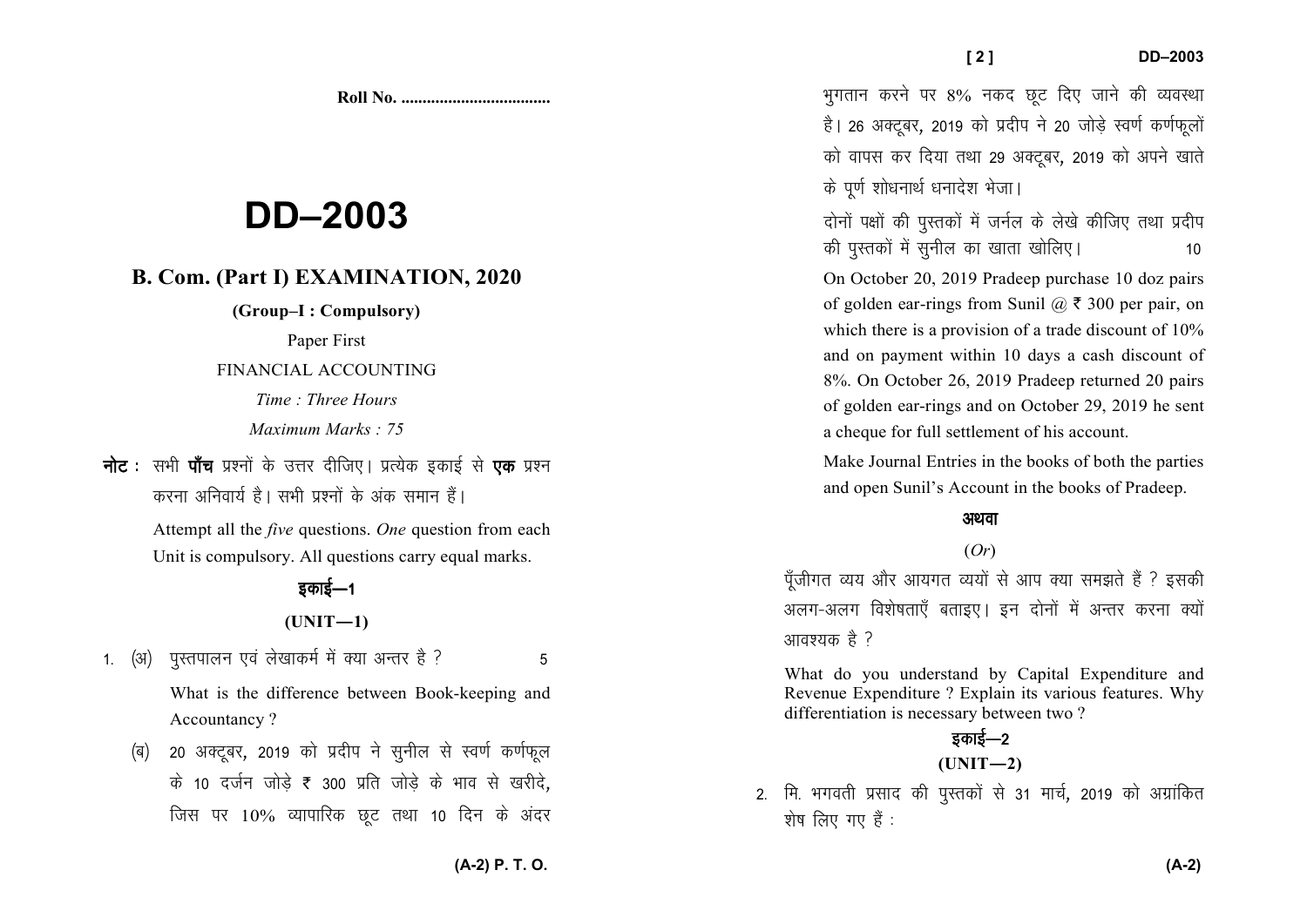| [3]                   | DD-2003  | DD-2003<br>[4]                                                                                     |
|-----------------------|----------|----------------------------------------------------------------------------------------------------|
|                       | ₹        | निम्नलिखित समायोजनों के बाद 31 मार्च, 2019 को समाप्त होने                                          |
| पूँजी                 | 2,45,000 | वाले वर्ष के लिए अंतिम लेखे तैयार कीजिए:                                                           |
| आहरण                  | 20,000   | ₹ 1,600 डूबत ऋण के अपलिखित कीजिए एवं देनदारों<br>(i)<br>पर 5% डूबत ऋण के लिए प्रावधान कीजिए।       |
| सामान्य व्यय          | 25,000   | मशीनरी पर 10% और मोटर-कार पर 12% अवक्षयण की<br>(ii)                                                |
| भवन                   | 1,10,000 | गणना कीजिए।                                                                                        |
| मशीनरी                | 93,400   | ₹ 7,500 ऋण पर ब्याज देना बाकी है।<br>(iii)                                                         |
| प्रारम्भिक स्टॉक      | 1,62,000 | ₹ 2,500 प्रतिवर्ष हस्तांतरित करके एक दान कोष आरम्भ करने<br>(iv)                                    |
| कोयला व शक्ति         | 22,400   | का निश्चय किया गया।                                                                                |
| कर व बीमा             | 13,150   | कार के व्यय तथा जस का 1/3 स्वामी के खाते में लगाना है।<br>(v)                                      |
| मजदूरी                | 72,000   | 31 मार्च, 2019 को मूल्यांकित स्टॉक ₹ 2,35,000 है।<br>(vi)                                          |
| देनदार                | 62,800   | The following balances are extracted on 31st March, 2019<br>from the books of Mr. Bhagwati Prasad: |
| लेनदार                | 25,000   | ₹                                                                                                  |
| अपहार / बट्टा (डेबिट) | 5,500    | 2,45,000<br>Capital                                                                                |
| ऋण                    | 78,800   | Drawings<br>20,000                                                                                 |
| विक्रय                | 6,53,600 | 25,000<br><b>General Expenses</b>                                                                  |
| क्रय                  | 4,70,000 | 1,10,000<br>Building                                                                               |
| मोटर-कार              | 20,000   | 93,400<br>Machinery                                                                                |
| डूबत ऋण आयोजन         | 9,000    | Opening Stock<br>1,62,000                                                                          |
| कमीशन (क्रेडिट)       | 13,200   | Coal and Power<br>22,400                                                                           |
| कार के व्यय           | 18,000   | Tax and Insurance<br>13,150                                                                        |
| देय बिल               | 38,500   | Wages<br>72,000                                                                                    |
| नकदी                  | 800      | Debtors<br>62,800                                                                                  |
| बैंक अधिविकर्ष        | 33,000   | Creditors<br>25,000                                                                                |
| दान                   | 1,050    | Discount (Dr.)<br>5,500                                                                            |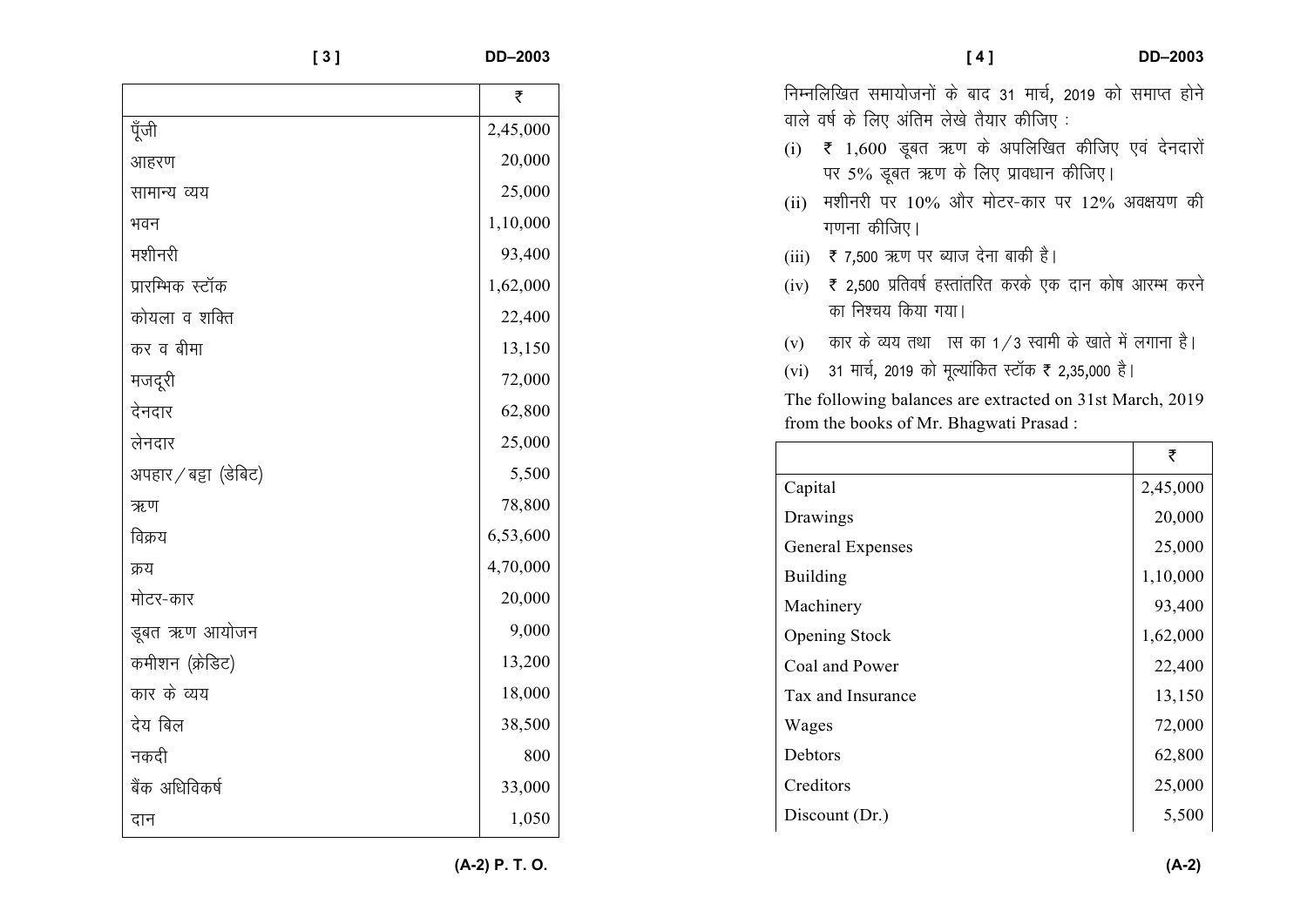| [5]                     | DD-2003  |  |
|-------------------------|----------|--|
| Loan                    | 78,800   |  |
| Sales                   | 6,53,600 |  |
| Purchases               | 4,70,000 |  |
| Motor Car               | 20,000   |  |
| Provision for Bad Debts | 9,000    |  |
| Commission (Cr.)        | 13,200   |  |
| Car Expenses            | 18,000   |  |
| <b>Bills Payable</b>    | 38,500   |  |
| Cash                    | 800      |  |
| <b>Bank Overdraft</b>   | 33,000   |  |
| Donation                | 1,050    |  |

Prepare the Final Accounts for the year ending on 31st March, 2019 after taking into accounts the following adjustments :

- (i) Write-off  $\bar{\tau}$  1,600 for Bad debts and make a provision for Bad Debts 5% on Debtors.
- (ii) Depreciate Machinery by 10% and Motor Car by 12%.
- (iii) Interest of  $\bar{\tau}$  7,500 is outstanding on Loan.
- (iv) It was decided to transfer  $\bar{\xi}$  2,500 every year to Charity Fund.
- (v) 1/3 of car expenses and depreciation amount is to be transferred to owner's account.
- (vi) Stock valued on 31st March, 2019 was  $\bar{\tau}$  2,35,000.

#### अथवा

#### (*Or*)

,<br>(अ) सैद्धान्तिक अशुद्धियों को उदाहरण सहित समझाइए। Explain with example errors of principle.

|     |       | [6]                                    |                                                                                          | DD-2003 |
|-----|-------|----------------------------------------|------------------------------------------------------------------------------------------|---------|
| (ब) |       |                                        | एक व्यापारी की परीक्षा सूची में है 1,500 का अंतर पाया                                    |         |
|     |       |                                        | गया जिसे निलम्बित खाते में Dr. कर दिया गया।                                              |         |
|     |       |                                        | तत्पश्चात् निम्नलिखित त्रुटियाँ पाई गईं। संशोधन प्रविष्टियाँ                             |         |
|     |       | कीजिए एवं निलम्बित खाता बनाइए :        |                                                                                          |         |
|     | (i)   |                                        | विक्रय खाते का योग ₹ 800 से कम लगाया गया।                                                |         |
|     |       |                                        | (ii) ₹ 2,000 रामप्रसाद को दिये किन्तु उसके खाते में                                      |         |
|     |       | ₹ 200 ही खताए गए।                      |                                                                                          |         |
|     | (iii) |                                        | मनीष को दी गई उपहार राशि ₹ 200 रवीश के खाते                                              |         |
|     |       | में डेबिट की गई।                       |                                                                                          |         |
|     |       |                                        | (iv) ₹ 2,500 मालिक ने निजी उपयोग हेतु निकाले जो                                          |         |
|     |       | यात्रा व्यय खाते में डेबिट कर दिये गए। |                                                                                          |         |
|     | (v)   |                                        | अर्चना से प्राप्त ₹ 900 ब्याज के उसके खाते में                                           |         |
|     |       | क्रेडिट कर दिए गए।                     |                                                                                          |         |
|     |       |                                        | A trader found difference of $\overline{\xi}$ 1,500 in his Trial                         |         |
|     |       |                                        | Balance, which he debited to Suspense account.                                           |         |
|     |       |                                        | Afterward the following errors were found. Give                                          |         |
|     |       |                                        | correction entries and also prepare Suspense A/c :                                       |         |
|     | (i)   |                                        | The Sales account was undercasted by $\bar{\tau}$ 800.                                   |         |
|     | (ii)  | in his account.                        | ₹ 2,000 paid to Ramprasad was posted as ₹ 200                                            |         |
|     | (iii) |                                        | Discount Allowed to Manish of $\bar{\tau}$ 200, was                                      |         |
|     |       | wrongly debited to Ravish's A/c.       |                                                                                          |         |
|     | (iv)  |                                        | Proprietor withdrew ₹ 2,500 for personal use,<br>was debited to Travelling Expenses A/c. |         |
|     | (v)   |                                        | Interest Received from Archana ₹ 900 but was                                             |         |
|     |       | credited to her account.               |                                                                                          |         |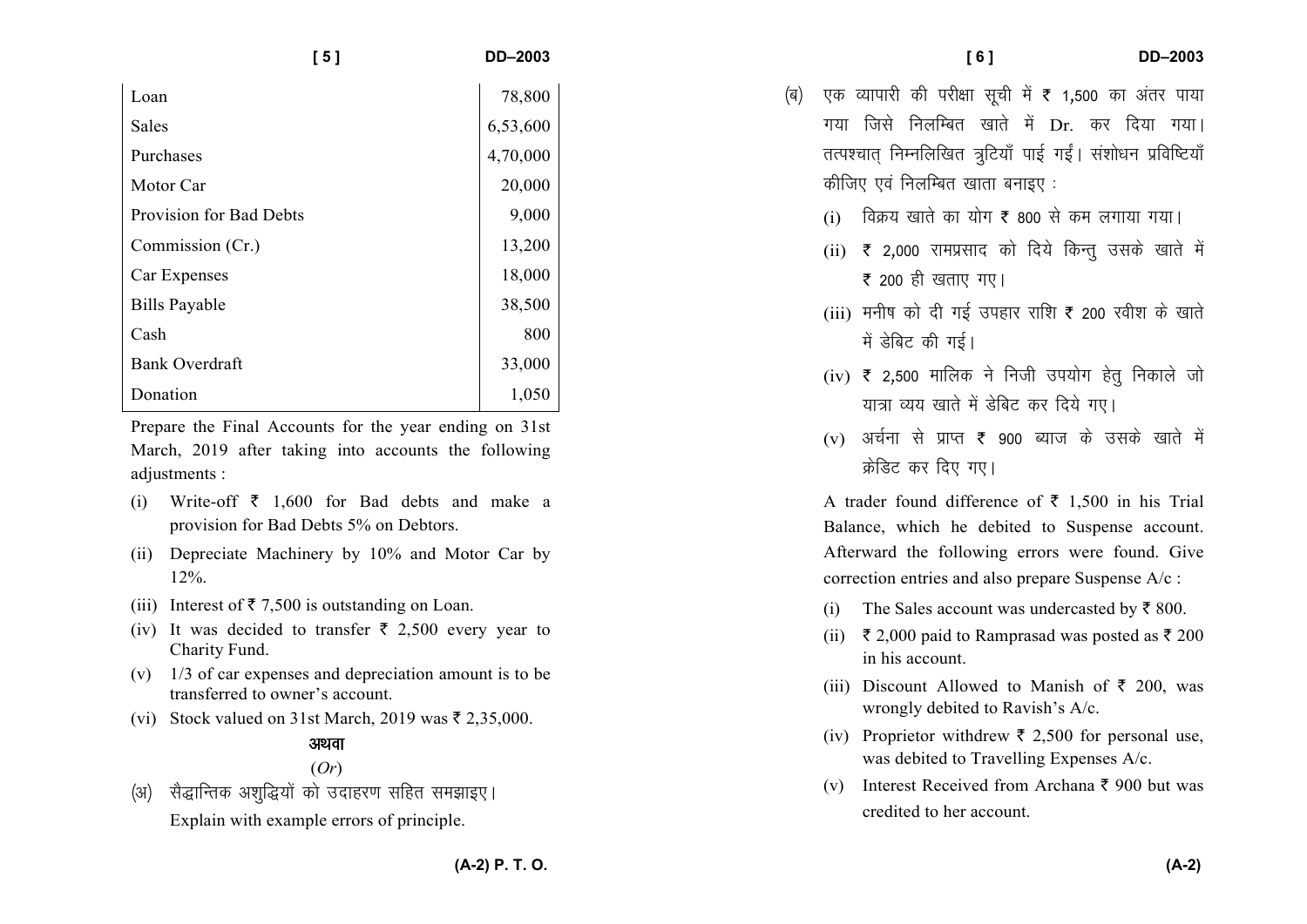*bdkbZ*&*<sup>3</sup>***(UNIT—3)** 

3. सेजल लि. के मशीनरी खाते में 1 अप्रैल, 2019 को ₹ 40,500 का *'ks"k FkkA kl 10*% *okf"kZd dh nj ls Øekxr kl fof/k }kjk* लगाया जाता है। 1 अक्टूबर, 2019 को कम्पनी ने एक मशीन जो बेकार हो गई थी, ₹ 8,750 में बेच दी जिसे 1 अप्रैल, 2017 को *₹* 12,500 में क्रय किया गया था। उसी दिन कम्पनी ने ₹ 25,000 *dh ,d u;h e'khu Ø; dhA 31 ekpZ*] *2020 dks dEiuh ds* संचालकों ने 1 अप्रैल, 2017 से क्रमागत ास पद्धति के स्थान पर *LFkk;h fd'r i)fr viukus dk fu.kZ; fy;kA* 

*dEiuh dh iqLrdksa esa o"kZ 2019*&*20 dk e'khujh [kkrk [kksfy,A* 

Sejal Ltd. has a balance of  $\bar{\mathfrak{c}}$  40,500 on 1st April, 2019 in its machinery account. 10% p. a. depreciation was charged by diminishing balance method. On 1st October, 2019 the company sold a machine as it is useless for  $\bar{\xi}$  8,750 which was purchased on 1st April, 2017 for  $\bar{\tau}$  12,500. On the same date the company purchased a new machine for  $\bar{\tau}$  25,000. On 31st March, 2020 the directors of the company decided to adopt the fixed method of depreciation instead of diminishing method from 1stApril, 2017.

Open Machinery Account in the books of company for 2019-20.

#### अथवा

#### (*Or*)

*y*<br>प्राप्ति-भुगतान खाते तथा आय-व्यय खाते में क्या अन्तर है ? प्राप्ति एवं भुगतान खाते को आय एवं व्यय खाते में किस प्रकार *:ikUrfjr fd;k tkrk gS \* 

What are the differences between Receipts and Payments Account and Income and Expenditure Account ? How is Receipts and Payments Account converted into Incomeand Expenditure Account ?

4. रमन ने 1 अप्रैल, 2016 को एक कार भूपेश से किश्त भूगतान *प*द्धति पर क्रय की। कार का रोकड़ मूल्य ₹ 4,00,000 था और <u>द्</u>याज 10% प्रतिवर्ष लगाया जाता था।

*vafre fd'r dks NksM+dj izR;sd fd'r* ` *1*]*20*]*000 dh Fkh tks कि* 31 मार्च, 2017, 2018 एवं 2019 को दी जाती थी और अन्तिम *कि*श्त ₹ 1,48,720 की थी जो कि 31 मार्च, 2020 को दी जानी *FkhA vo{k;.k ¼ kl½* 20% *izfro"kZ Øekxr kl i)fr ls yxk;k tkrk gSA izR;sd fd'r esa 'kkfey C;kt o jksd ewY; dh x* गणना कीजिए तथा रमन की पुस्तकों में आवश्यक खाते खोलिए।

Raman purchased a car on 1st April, 2016 from Bhupesh on instalment payment system. The cash price of the car was  $\bar{\tau}$  4,00,000 and interest charged at 10% p. a.

The instalments to be paid were  $\bar{\tau}$  1,20,000 each at the end of each year 31st March, 2017, 2018 and 2019 and last instalment is to be paid on 31st March, 2020  $\bar{\tau}$  1,48,720. Depreciation is to be charged  $\omega$  20% per annum on Diminishing Balance method. Calculate the amount of interest and cash price in each instalment and open the necessary Ledger Accounts in the books of Raman.

#### अथवा

#### (*Or*)

*f* कराया क्रय पद्धति से सम्पत्ति का विक्रय करते समय क्रेता तथा *foØsrk nksuksa i{kksa dh iqLrdksa eas dhs tkus okyh iath izfof"V;k¡* <u>दीजिए।</u>

Mention the entries necessary in the books of the buyer as well as the seller when goods are sold on hire-purchase system.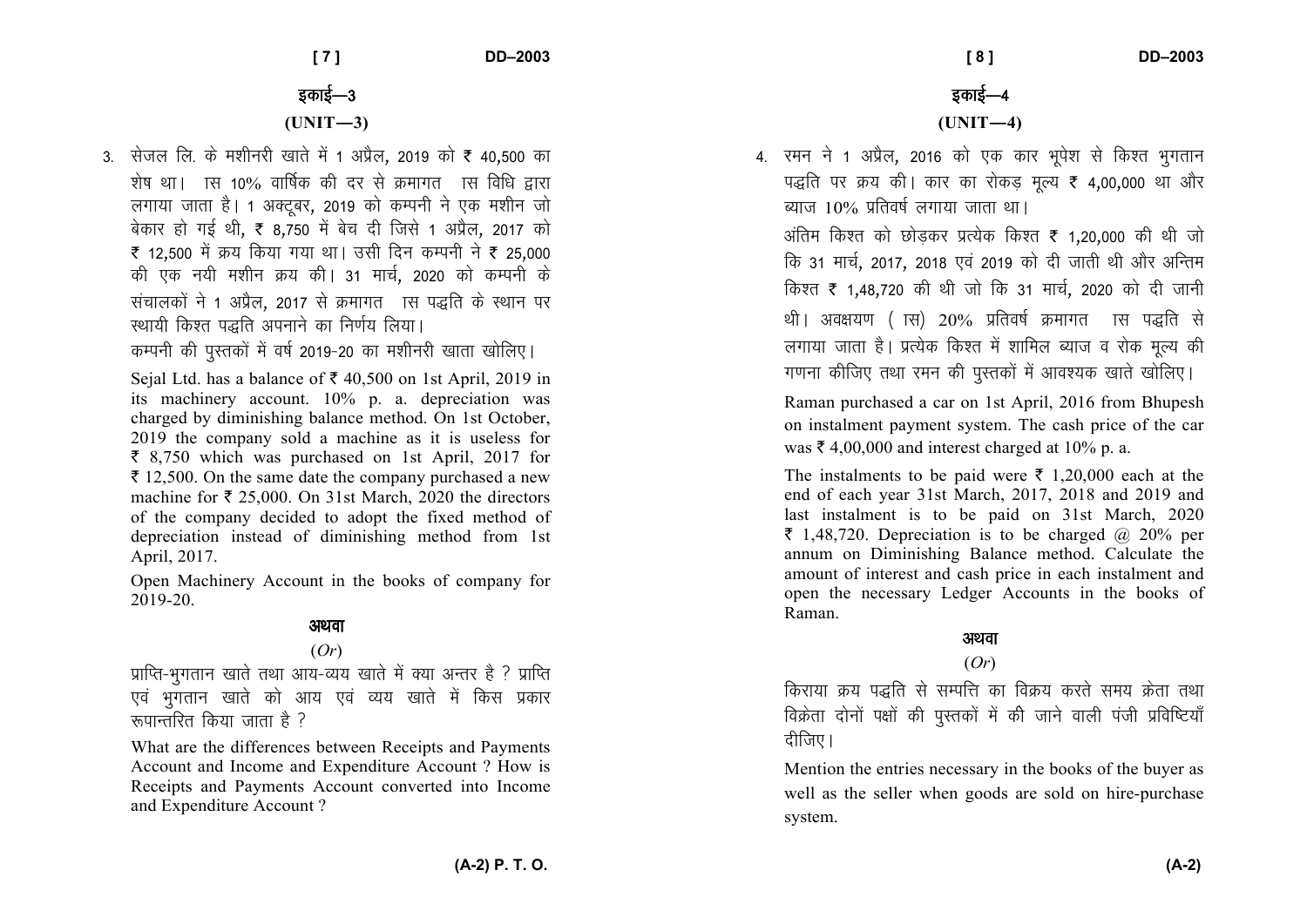## *bdkbZ*&*<sup>5</sup>***(UNIT—5)**

5. X, Y तथा Z का चिड़ा 31 मार्च, 2019 को निम्नांकित था, *tcfd mUgksaus lk>snkjh ds lekiu dk fu.kZ; fd;k %* 

|                | ₹      |             | ₹      |
|----------------|--------|-------------|--------|
| लेनदार         | 2,000  | सम्पत्तियाँ | 49,000 |
| $X$ का ऋण      | 5,000  |             |        |
| पूँजी खाते : ₹ |        |             |        |
| 15,000<br>X    |        |             |        |
| 18,000<br>Y    |        |             |        |
| Z<br>9,000     | 42,000 |             |        |
|                | 49,000 |             | 49,000 |

*राम्पत्तियों पर निम्नांकित राशि किश्तों में वसूल हुई :* 

 *izFke fd'r* ` *1*]*000*] *f}rh; fd'r* ` *3*]*000*] *r`rh; fd'r ₹* 3,900, चतुर्थ किश्त ₹ 6,000, पाँचवीं किश्त ₹ 20,000 | *;g ekudj fd mudk ykHkkYkkHk vuqikr 2 % 2 % 1 gS*] *jksdM+ ds* 

*va'kkuqlkj forj.k ds fy, ,d fooj.k i= cukb,A* 

Following is the Balance Sheet of X, Y and Z on 31st March, 2019 when they decided to dissolve the partnership :

|                 | ₹      |        | ₹      |
|-----------------|--------|--------|--------|
| Creditors       | 2,000  | Assets | 49,000 |
| $X$ 's loan     | 5,000  |        |        |
| Capital A/c : ₹ |        |        |        |
| 15,000<br>X     |        |        |        |
| 18,000<br>Y     |        |        |        |
| 9,000<br>Z      | 42,000 |        |        |
|                 | 49,000 |        | 49,000 |

The assets realised the following sums in instalments : First instalment  $\bar{\xi}$  1,000, Second instalment  $\bar{\xi}$  3,000, Third instalment  $\bar{\tau}$  3,900; Fourth instalment  $\bar{\tau}$  6,000 and Fifth instalment  $\bar{\tau}$  20,000.

Prepare a statement for piecemeal distribution of cash assuming that their profit sharing ratio is 2 : 2 : 1.

#### अथवा

#### (*Or*)

 $\textrm{A}$  और  $\textrm{B}$  ने, जो अलग-अलग एक एकाकी व्यापारी के रूप में *O;kikj dj jgs FksA 1 vizSy*] *2019 dks ,dhdj.k djus dk fu'p; fd;kA mDr frfFk dks muds fLFkfr fooj.k fuEu Fks %* 

| दायित्व        | A<br>(5) | B<br>(5) |
|----------------|----------|----------|
| लेनदार         | 19,200   | 16,800   |
| बैंक अधिविकर्ष | 7,200    | 6,000    |
| पूँजी          | 33,600   | 14,400   |
|                | 60,000   | 37,200   |

| सम्पत्तियाँ | A<br>(3) | B<br>(3) |
|-------------|----------|----------|
| मशीनरी      | 12,000   | 7,200    |
| रहतिया      | 9,600    | 6,000    |
| देनदार      | 36,000   | 22,800   |
| रोकड        | 2,400    | 1,200    |
|             | 60,000   | 37,200   |